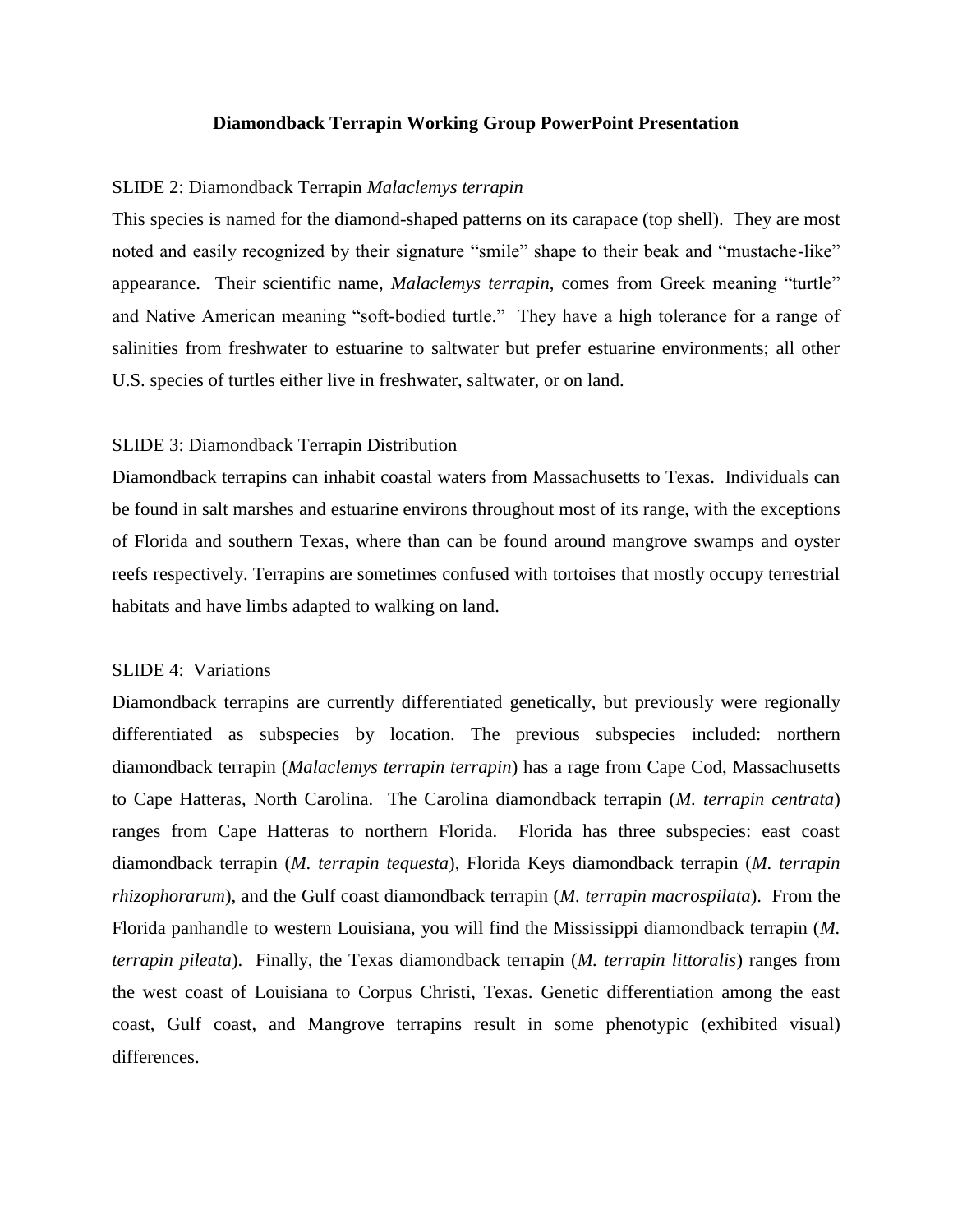#### SLIDE 5: Estuarine Life History

The diamondback terrapin is the only turtle species in North America that lives in an estuarine environment. An estuary contains brackish water, where saltwater and freshwater mix. Their mouths consist of a hard beak and strong jaw, which they use to crush the hard shells and exoskeletons of their favorite prey items: snails, mussels, crabs, insects, and sometimes fish and algae.

### SLIDE 6: Habitat: Salt Marsh

A salt marsh in an area of wetlands predominantly inhabited by a plant called cordgrass, *Spartina alterniflora*. This plant plays an important role in the terrapin food chain: once the plant dies, microscopic organisms break down the material into detritus. The organisms that are prey species for terrapins will consume the detritus material. As top predators of this food chain, the terrapins rely heavily on the development of cordgrass in the salt marsh ecosystem. Terrapins also eat the snail that direct consume cordgrass, so terrapins help control the herbivores that otherwise can destroy the marshes themselves.

# SLIDE 7: Habitat: Salt Marsh

As you can see, cordgrass also acts as great camouflage for hatchlings such as the ones in the picture. Terrapin coloration often mimics that of the cordgrass as an adaptation to their species.

### SLIDE 8: Habitat: Mangrove

A mangrove swamp is a subtropical to tropical habitat that is predominantly inhabited by mangrove trees and other halophytic (salt tolerant) trees and shrubs. Most mangrove swamps can be found in the southern tip of Florida but can also be found in Louisiana and Texas.

# SLIDE 9: Morphology and Physiology

Morphology is the study of the form and function of an organism in terms of external features and adaptations. Physiology deals with the internal organ function and adaptation. The exterior of the turtle body consists of two fused shells: a plastron (lower shell) and carapace (upper shell). Both parts of the shell act like a protective covering or armor and a terrapin has the ability to pull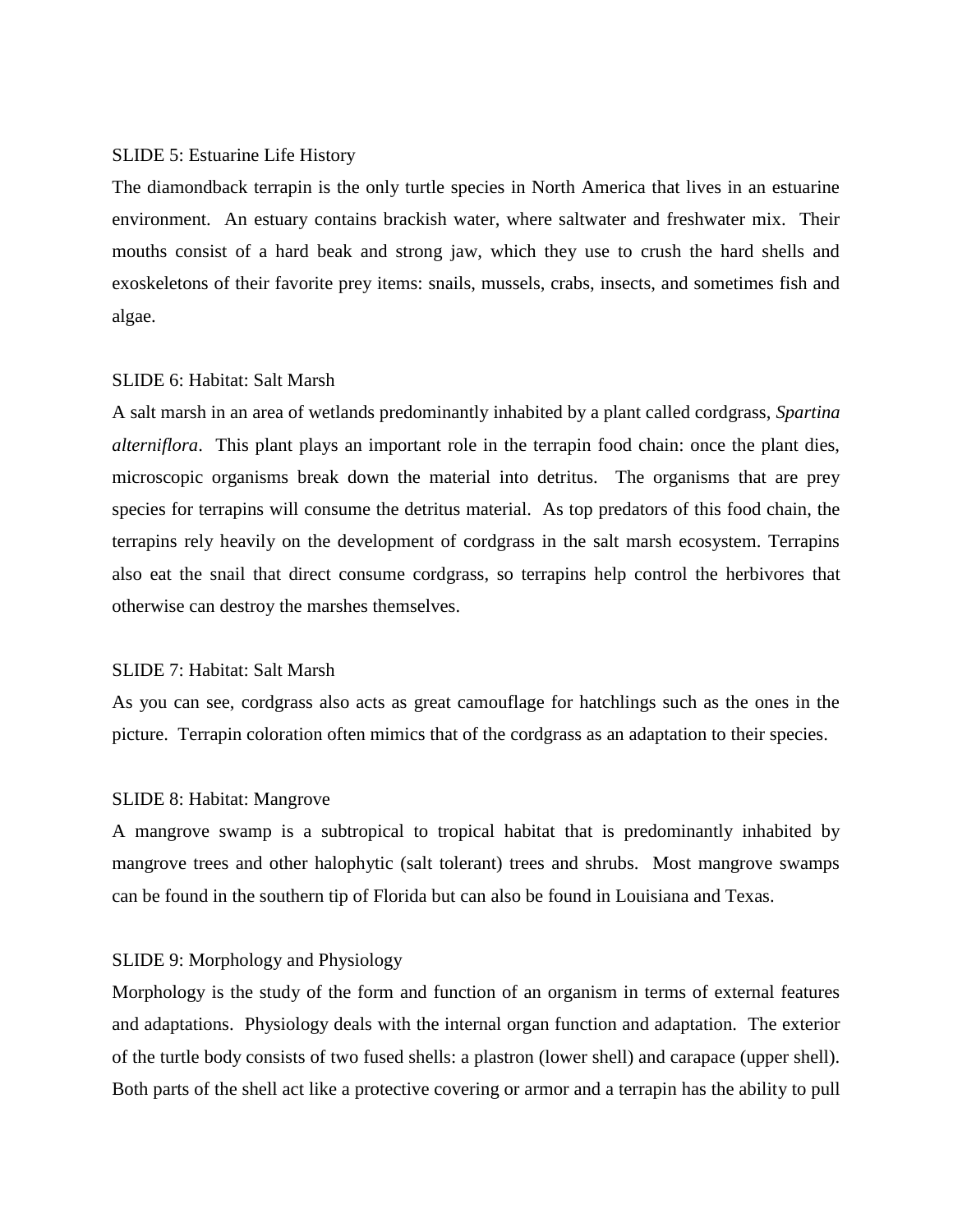its limbs inside its shell when stirred by a predator. Unlike its terrestrial cousin, the box turtle, there are no hinges on the shell to allow the terrapin to completely pull its body inside, so some parts of their limbs remain exposed. The carapace is made up of plates called scutes and they will grow outward as the terrapin grows. Their body is streamlined and their feet are webbed to allow for fast and efficient swimming ability. Their feet also have claws that are used to dig in the mud for prey species and climb out of the water onto the banks of some salt marsh islands.

### SLIDE 10: Sexual Dimorphism

Sexual dimorphism is when a male and female of the same species show very distinctly different characteristics. With terrapins, the females are much longer in length, with a larger head. Males will have a longer and wider tail and females will have a shorter and narrower tail. All of these characteristics and adaptations serve a key purpose during reproduction.

# SLIDE 11: Adaptations to Saline Environments

Terrapins are the only U.S. aquatic species of turtle that can tolerate fluxes in salinity from freshwater into saltwater for long periods of time. They have the ability to osmoregulate, or regulate the percentage of salt in their bodies but excreting salt through special salt glands behind their eyes. Some say it looks like they are "crying" but the tears are made of thicker mucus to expel the salt. Since saltwater is denser than freshwater, terrapins will drink the freshwater from the surface and filter out any excess salt using these salt glands.

# SLIDE 12: Brumation

Brumation is a type of pseudo-hibernation stage that terrapins will go through during the winter months. At lower temperatures, terrapins will enter a stage of torpor: low metabolic rate and inactive state of being as they can stay buried in mud for months. Hatchlings are freeze tolerant and are capable of converting some of their body's water into ice and remain that way throughout the colder months.

#### SLIDE 13: Terrapin Life Cycle: Adult

In the fall, adult terrapins prepare for the colder weather by burrowing in the mud and slowing their metabolic rates. Once it is warm enough, terrapins are more active, and in spring, they will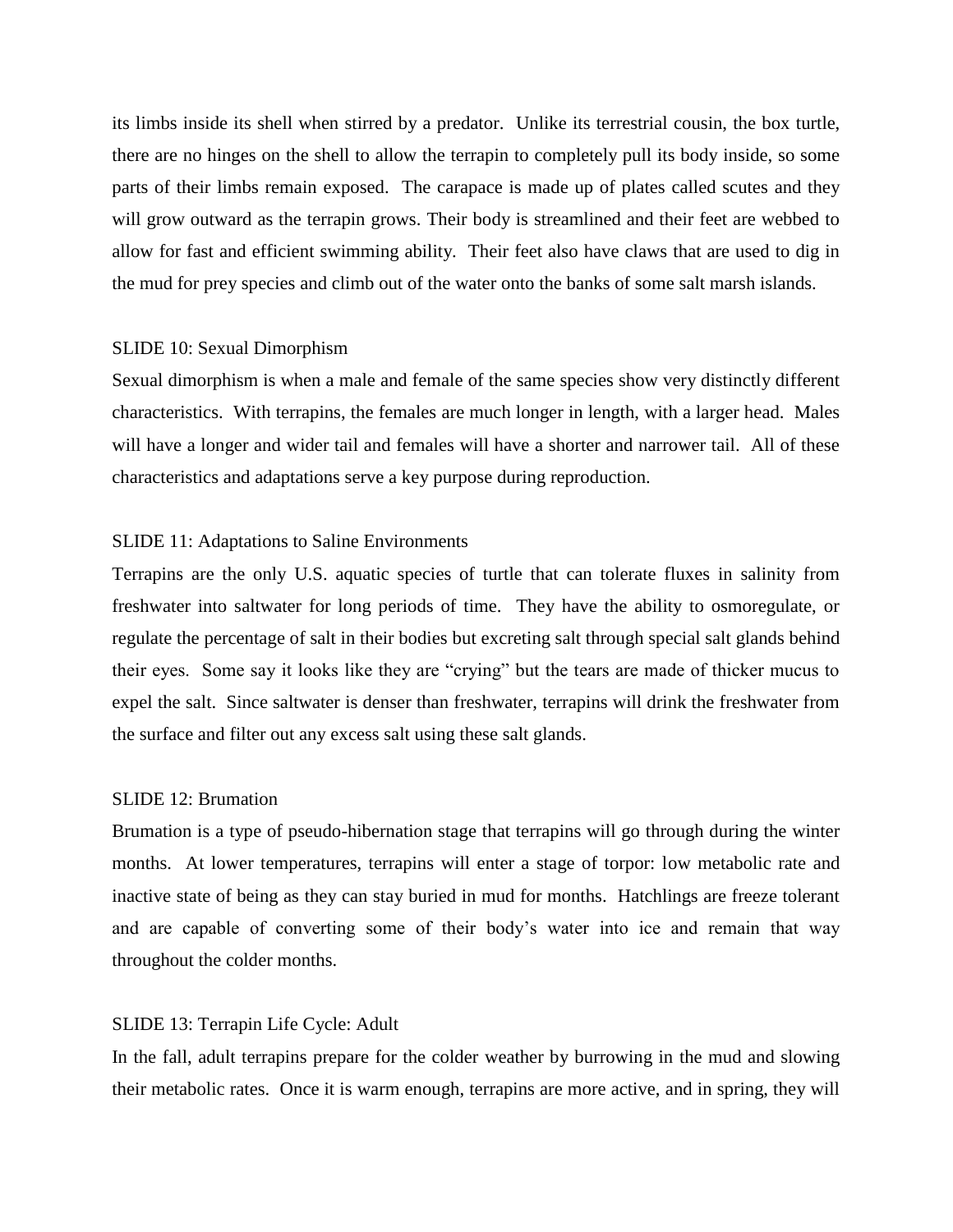mate in the water. During the summer months, females will search for an area to nest on land, and then they will return to the water where they feed all spring and summer long.

### SLIDE 14: Terrapin Life Cycle: Hatchlings

Hatchlings that emerge in the fall will overwinter either on land or in the water. Some hatchlings over-winter in their nest. In the spring, they all emerge from their brumation period in search of food along the shoreline. When they hatch, they are only the size of a quarter and very vulnerable to predators.

### SLIDE 15: Reproduction

Each female lays a clutch of about 6-15 eggs, averaging about 12 eggs. During the nesting season, which is May through August, a female can lay approximately 0-3 clutches with a period of 14-17 days in between each. Females have the advantage of storing sperm so multiple mating does not have to take place. When searching for a nesting location, they are very particular and will hold out laying until they find a suitable substrate (usually sandy and without roots, but sometimes soft soil, pebbles, or shell fragments). They will use their noses to investigate the substrate to make sure it is suitable before digging their nest using their webbed back feet.

# SLIDE 17: Incubation

Temperature Sex Determination (TSD) simply means that the temperature of the nest will determine whether the eggs will produce male or female hatchlings. Terrapins do not have the X and Y chromosomes that mammals do, so their sex is not determined at conception. In terrapins and many other turtle species, the warmer nest temperatures will produce females and the cooler nest temperatures will produce males. There are several factors that influence nest temperature: air temperature, ground temperature, nest depth, humidity, and nest substrate.

#### SLIDE 18: Hatchlings

It is difficult to identify the sex of a hatchling, since they do not have any of the sexual dimorphic characteristics of the adults. To aid the hatchling in coming out of its shell, it has an "egg tooth" on the edge of its beak, which will eventually fall off. It is made of keratin, the same material as our hair and fingernails. For the first two weeks of its life, a hatchling's yolk sac will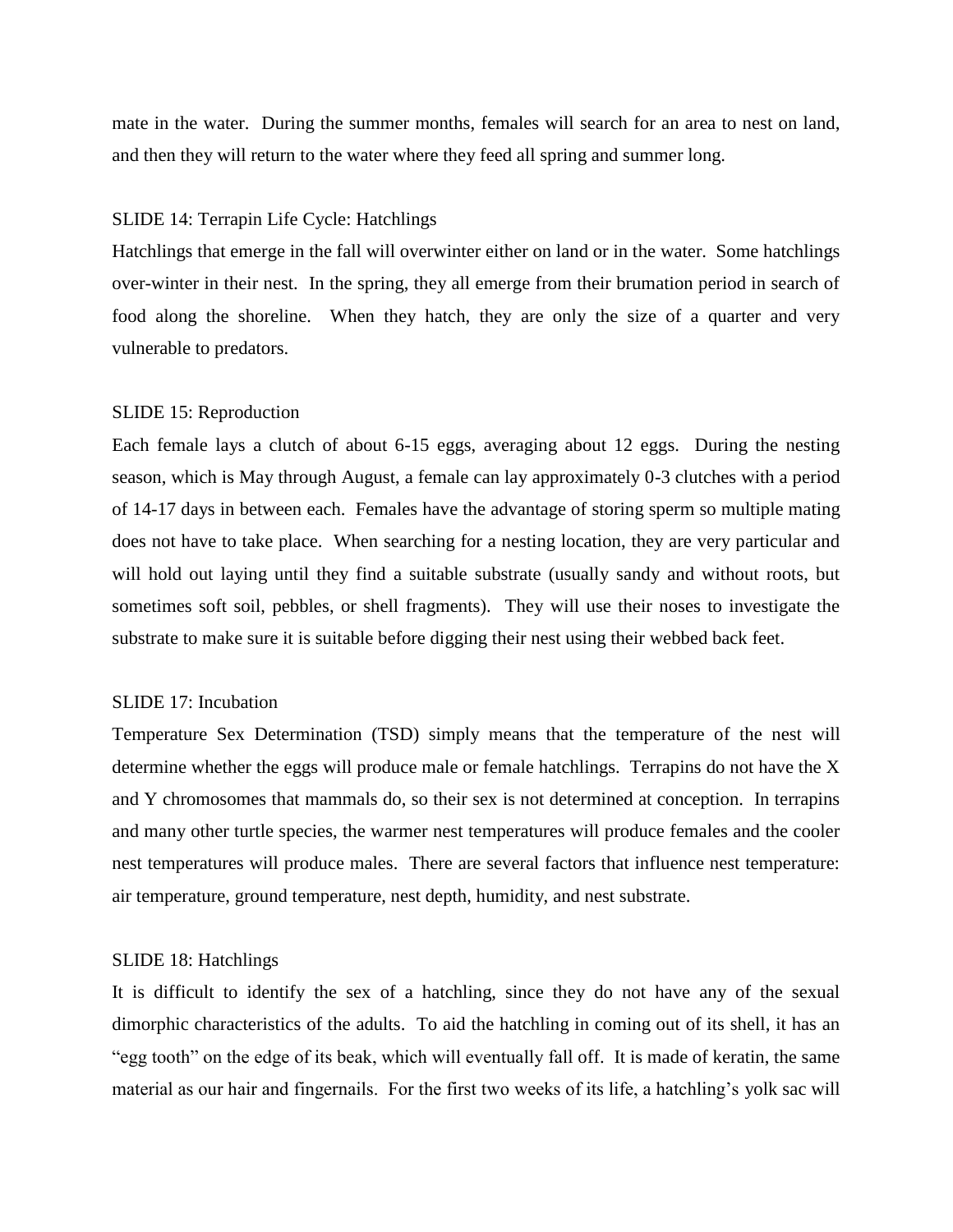serve as its primary food source, providing four times the amount of protein than a chicken's yolk. The yolk sac is located on the hatchling's plastron and once it is fully absorbed, you will see the umbilicus ("belly button") for another week.

### SLIDE 19: "The Missing Years"

Once hatchlings enter the water, it is not likely that we can easily see them until they are full grown adults. Because of their size and elusive behavior, it is very difficult to find them in the wild. As with sea turtle, this period of time is often referred to as the "lost years" for this reason.

# SLIDE 21 – 22: Legal Status per Region

Diamondback terrapins have a different legal status per state determined by each state's Department of Natural Resources. The highest rating currently is endangered in Rhode Island, followed by threatened in Massachusetts. It is listed as a species of concern in several states in the mid-Atlantic, southeastern, and Gulf regions. Some states, such as Texas, have no current legal protection at all.

### SLIDE 23 – 24: Anthropogenic Threats

There are many different types of anthropogenic, or human-caused, threats to diamondback terrapins. Terrapins are completely dependent on marshes for their survival and therefore, marsh loss has been directly linked to terrapin population declines. Humans are responsible for the destruction of most of the east coast marshes by the 1970s, and continue to cause their destruction today. In fact, in New Jersey at least 30% of marsh habitats have been destroyed through overdevelopment. The loss of salt marsh habitat all along the eastern coast is the number one anthropogenic threat to terrapins; this has been going on as long as people have been building coastal cities and continues today. Anthropogenic barriers and erosion can cause steep inclines on the banks of prime nesting areas, making it almost impossible for females to climb to good nesting areas.

Because blue crabs and terrapins share a similar home range, juvenile and smaller adult male terrapins can easily be caught in blue crab traps, attracted to the bait in the center. With no way of escaping, terrapins often drown, not being able to surface to breathe for long periods of time.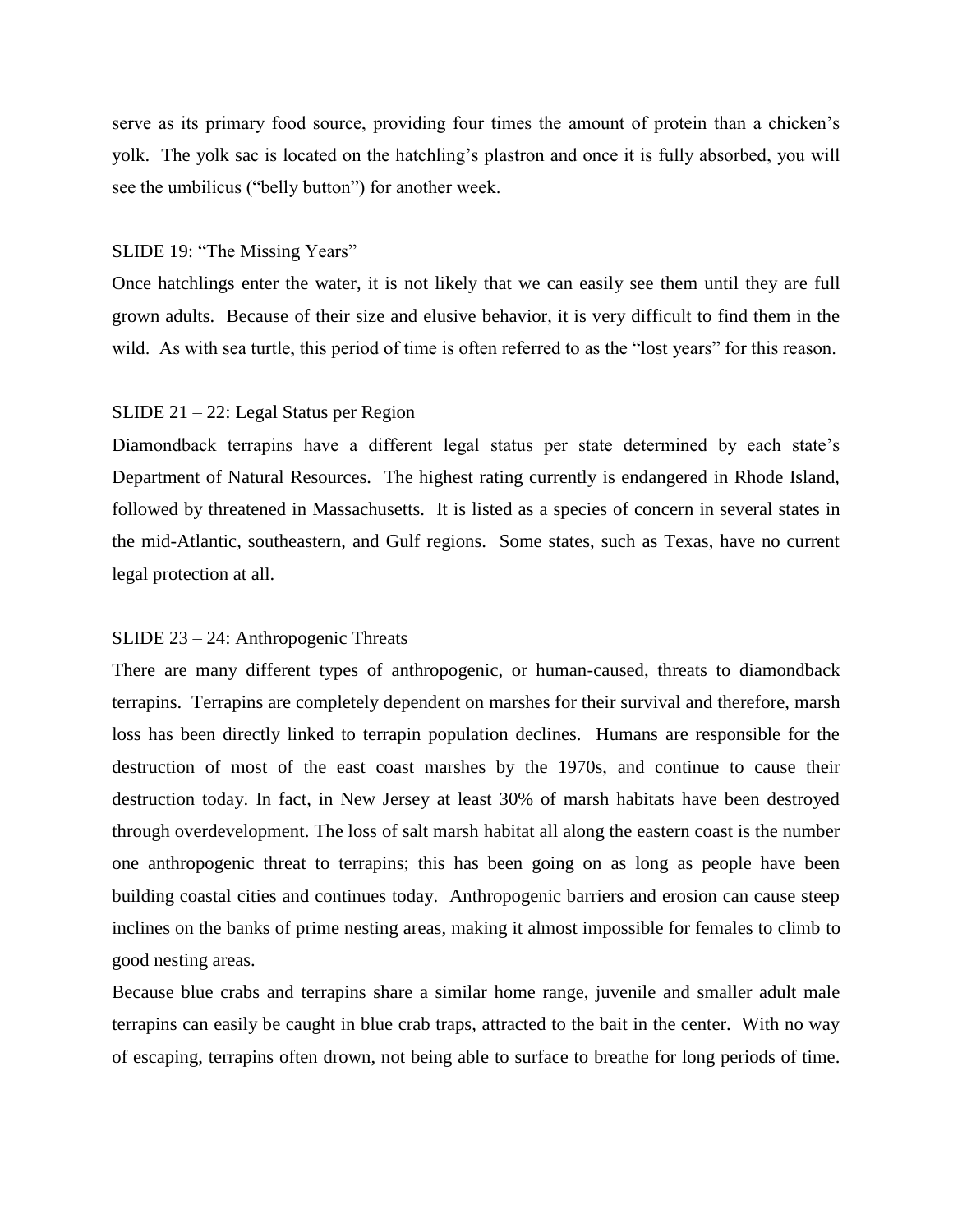This is a very important source of terrapin mortality in many places. Any abandoned or freefloating crab trap is called a ghost trap and can be responsible for many dead terrapins.

For females, a special threat comes in the form of automobiles. As terrapins are searching for suitable nesting substrate, they may have to cross over major roads. Some areas with high concentrations of nesting females have posted speed limit and terrapin crossing signs to reduce speed and avoid impact with females.

# SLIDE 25: Natural Threats

Although raccoons, foxes and large birds are natural predators of terrapins, their association with humans has increased the number of predators well beyond natural numbers. In areas where humans provide a foraging habitat for raccoons, including camp grounds, densely populated communities, and garbage dump sites, the predation of terrapins will be much higher, Raccoons commonly eat terrapin eggs, hatchlings, and nesting females.

# SLIDE 26: Terrapin Outreach and Education

Conservation is a key element in protecting terrapins throughout their range. Habitat management is an example of how to maintain a viable population. Head start programs eliminate egg predation by protecting the eggs and raising the terrapins to a larger juvenile size before releasing them back out into the wild. Eggs can be removed from the nests or cages can be placed over the nests to keep predators away. Those eggs that are removed are incubated and hatched. Many different education programs have been produced throughout the working group to give students a sense of commitment and stewardship to the conservation of terrapin species.

Turtle Excluder Devices, or TEDs, (sometimes referred to as bycatch reduction devices, BRDs) have been used over the entrance holes (funnels) of commercial-style crab traps (pots) in order to limit terrapins from entering, but these are only effective if used. Some states with terrapin populations have regulations require the use of TEDs (BRDs) on crab pots. Other threats to terrapins include road mortality, especially to female terrapins coming onto land to access nesting areas.